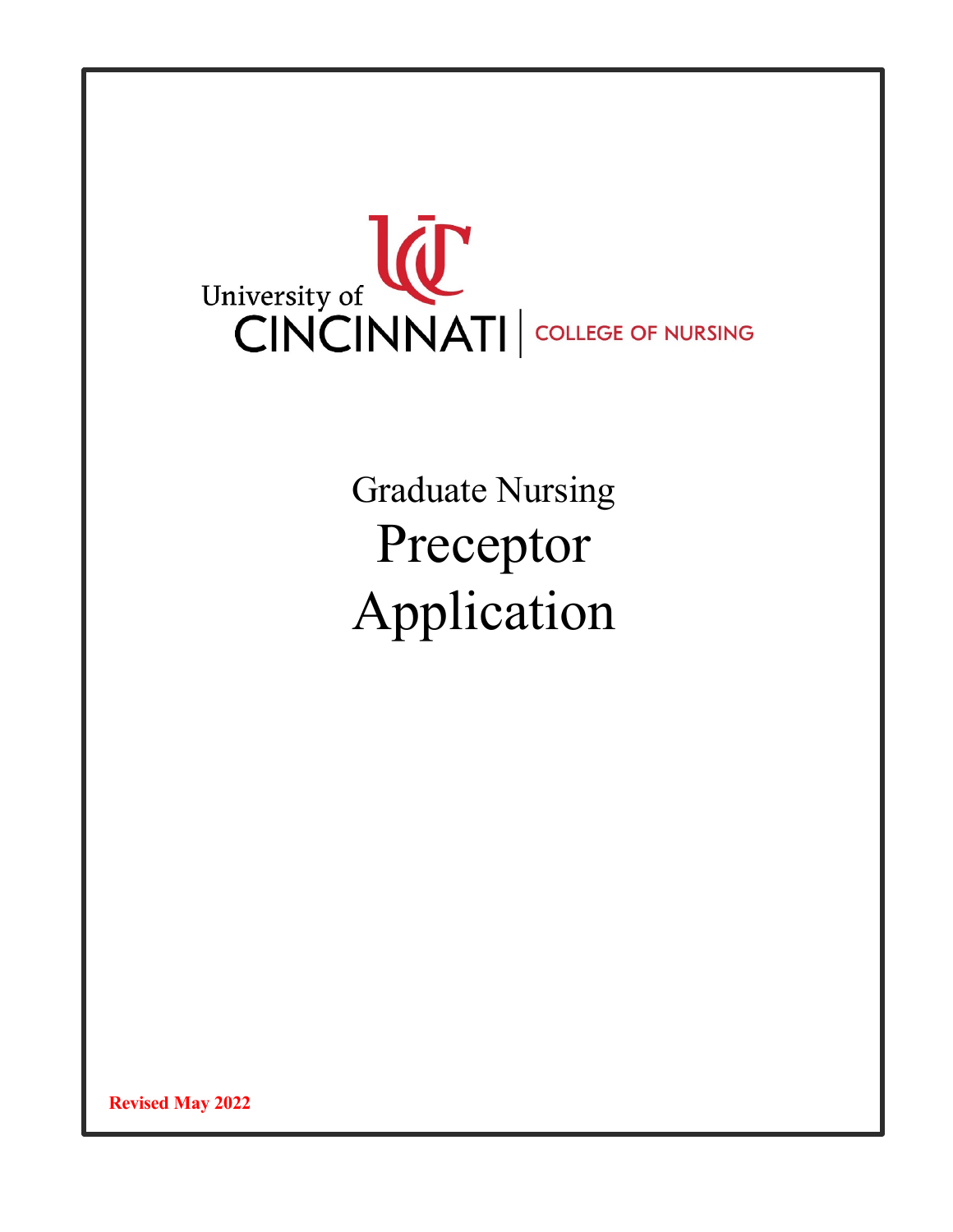## **PRECEPTOR APPLICATION INSTRUCTIONS and CHECKLIST UNIVERSITY OF CINCINNATI**

Preceptor applications will be reviewed for assignment based on the fulfillment of the following mandatory requirements:

- Licensed to practice in the jurisdiction of her/his employment
- Practitioner certified in her/his field of experience
- Master's degree or higher
- Submission of current professional curriculum vitae (or completion of all fields on the attached form)
	- **Please note: To meet accreditation standards, anyone serving as a preceptor for a Nurse Midwifery student must submit both the preceptor application and a current professional resume/curriculum vitae.**
- Preceptors must hold a minimum of 1 year experience under their advanced practice license and/or certification

**NOTE: An acceptable preceptors and acceptable practicum sites cannot be perceived to have a conflict of interest as relates to evaluation of the student. Acceptable preceptors cannot be related to the student and may not work in the same department as the student. It is at the discretion of the faculty advisor which practicum sites and preceptor applications/Preceptors are appropriate for clinical courses.** 

Please complete the preceptor application application in its entirety and email or fax your application materials to the designated location below.

- **Email address**: [conpreceptor@uc.edu](mailto:conpreceptor@uc.edu) **or Fax Number: (513) 558-6417**
- Email is the primary method of communication within the University of Cincinnati. Please ensure the email address provided is accurate and frequently checked.
- Agreements may be required with clinical sites and the University of Cincinnati. UC can offer a Six (6) page Educational Affiliation Agreement (contract), depending upon the agency requirement. Educational Affiliation Agreements will be emailed to the site administrative contact. Educational Affiliation Agreements could take up to six months to process and finalize.
- If the student will be going to additional clinical sites during this experience, please confirm if an Education Affiliation Agreement is required for each additional site.
- Preceptors will receive a confirmation email containing instructions on how to log into the eMedley platform. This platform is used to verify student time logs and complete evaluations.

If you have any questions or encounter difficulty with the application process, please contact the appropriate Clinical Site Coordinator at:

## **Melissa Joos ([melissa.joos@uc.edu](mailto:melissa.joos@uc.edu) or (513) 558-2969): Family Nurse Practitioner (MSN and DNP Only)**

**Maureen (Mo) Koo ([maureen.koo@uc.edu](mailto:maureen.koo@uc.edu) or (513) 558-5290): Family Nurse Practitioner (Post-MSN Certificate Only) Neonatal Nurse Practitioner Nurse-Midwifery Pediatric Acute Care Nurse Practitioner Women's Health Nurse Practitioner** 

**Jalicia Ruttino ([jalicia.ruttino](mailto:(dewana.bailey@uc.edu)@uc.edu or (513) 558-3815): Adult-Gero Acute Care Nurse Practitioner Adult-Gero Primary Care Nurse Practitioner Psychiatric Mental Health Nurse Practitioner Systems Leadership (formerly referred to as Nursing Administration)**